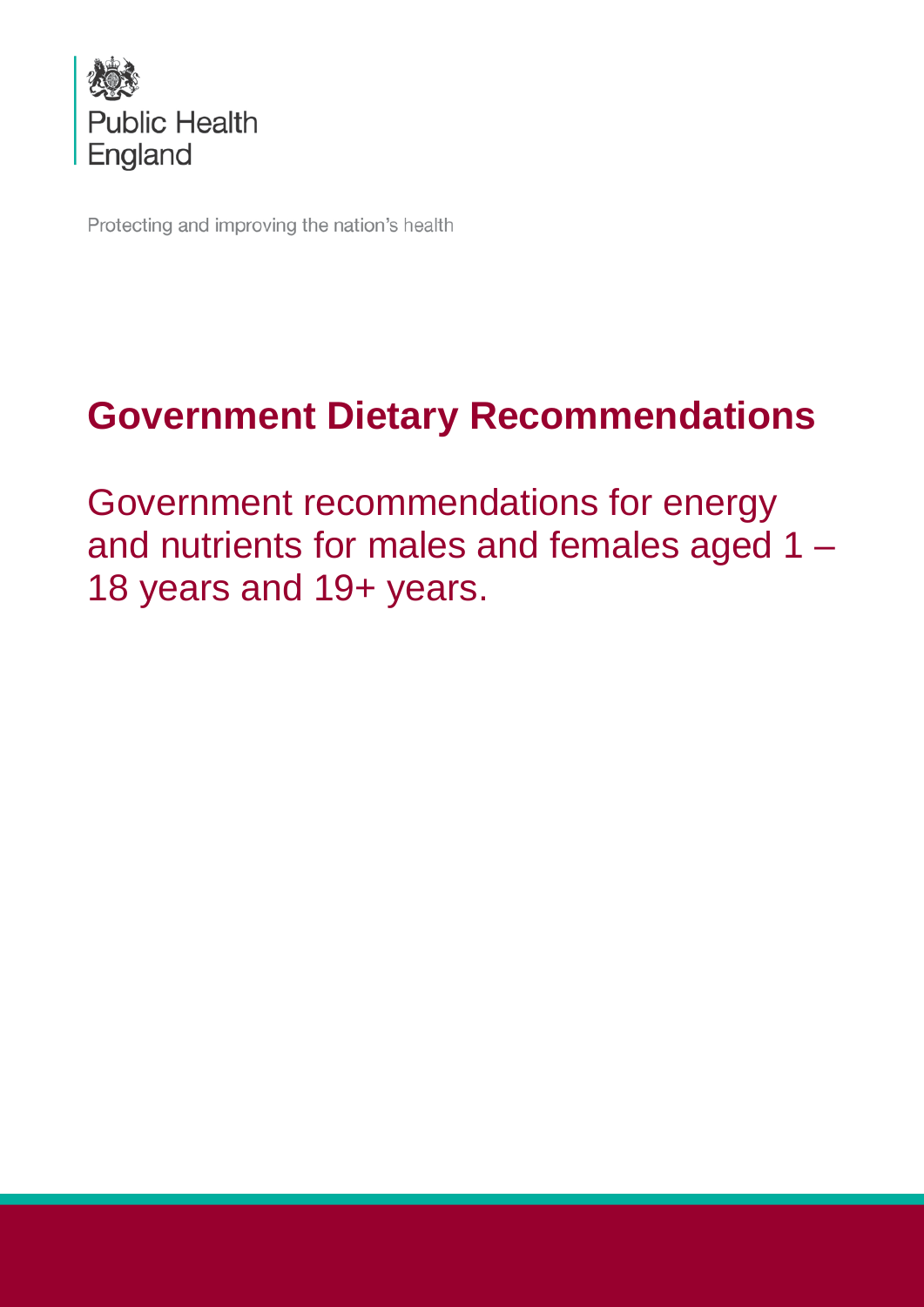### About Public Health England

Public Health England exists to protect and improve the nation's health and wellbeing, and reduce health inequalities. It does this through world-class science, knowledge and intelligence, advocacy, partnerships and the delivery of specialist public health services. PHE is an operationally autonomous executive agency of the Department of Health.

Public Health England Wellington House 133-155 Waterloo Road London SE1 8UG Tel: 020 7654 8000 [www.gov.uk/phe](http://www.gov.uk/phe) Twitter: [@PHE\\_uk](https://twitter.com/PHE_uk) Facebook: [www.facebook.com/PublicHealthEngland](http://www.facebook.com/PublicHealthEngland)

Prepared by: Nutrition Science Team, Public Health England

### © Crown copyright 2016

You may re-use this information (excluding logos) free of charge in any format or medium, under the terms of the Open Government Licence v3.0. To view this licence, visit [OGL](https://www.nationalarchives.gov.uk/doc/open-government-licence/version/3/) or email [psi@nationalarchives.gsi.gov.uk.](mailto:psi@nationalarchives.gsi.gov.uk) Where we have identified any third party copyright information you will need to obtain permission from the copyright holders concerned.

Published August, 2016 PHE publications gateway number: 2016202

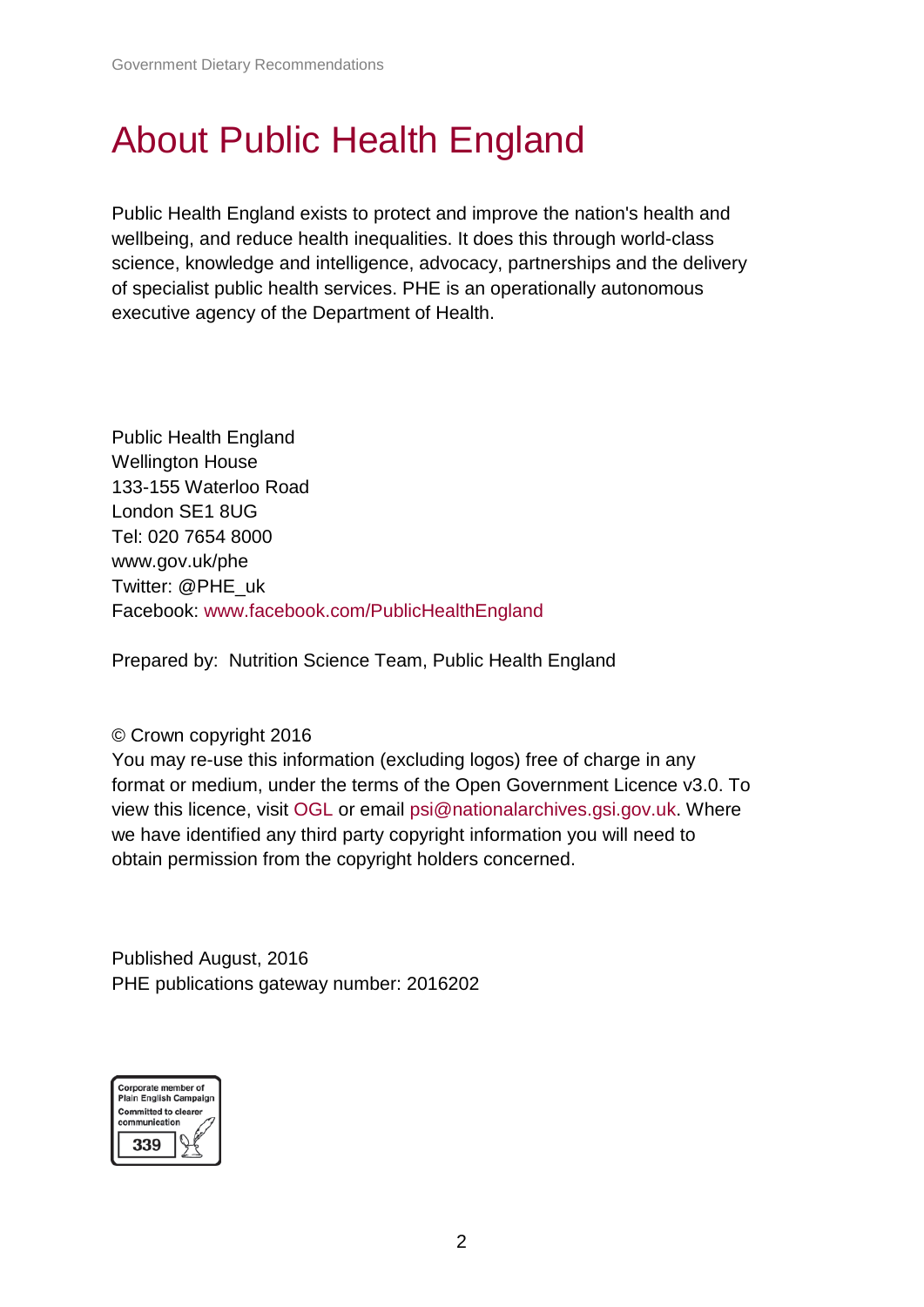## **Contents**

| Introduction                         | $\overline{4}$  |
|--------------------------------------|-----------------|
| Table Index                          | 5               |
| <b>Dietary Recommendation Tables</b> | 6               |
| References                           | 12 <sup>2</sup> |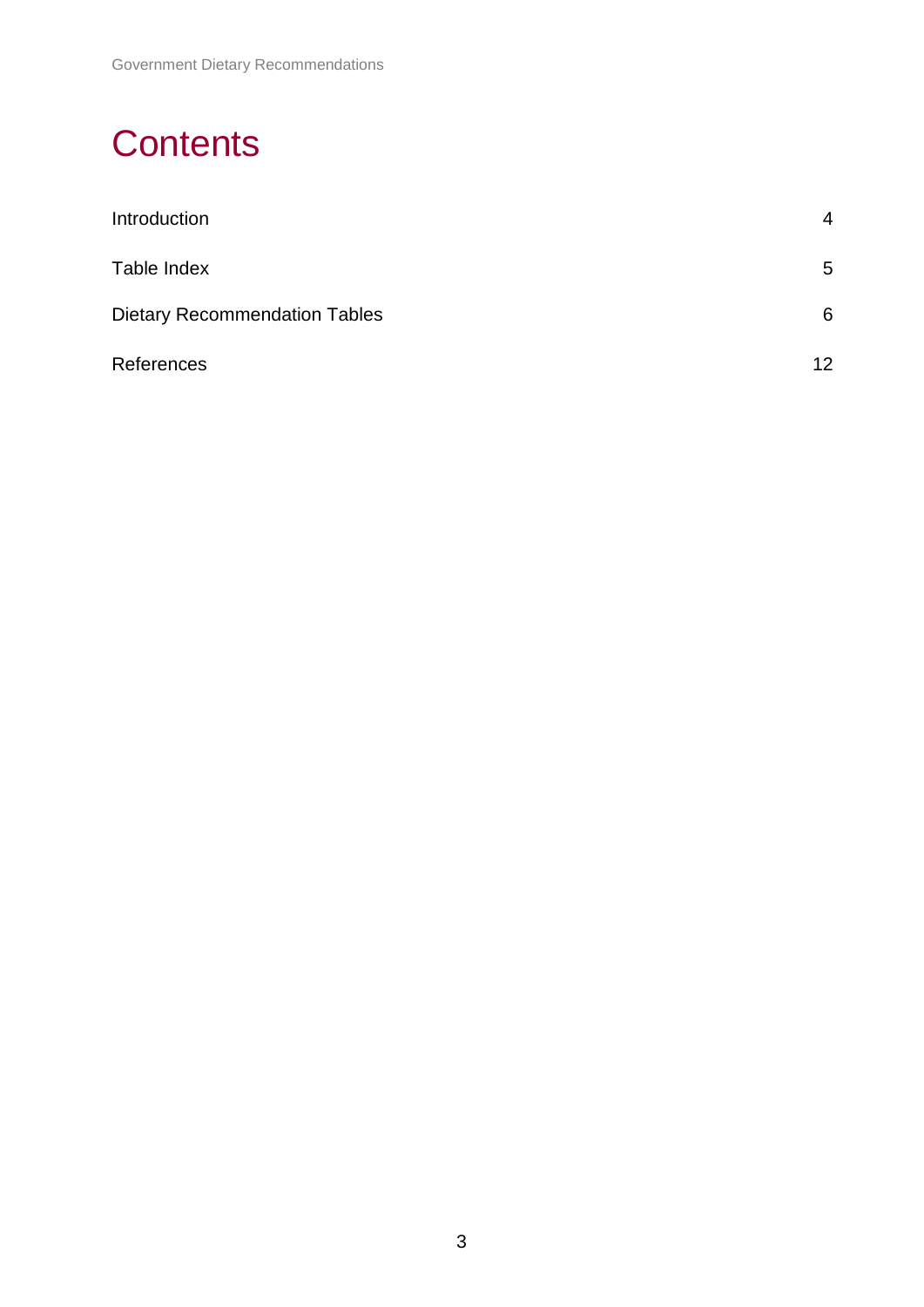### Introduction

This document provides a concise summary of the government's recommendations for energy and nutrients for males and females aged 1 – 18 years and 19+ years. These are based on recommendations from the Committee on Medical Aspects of Food Policy (COMA) and the Scientific Advisory Committee on Nutrition (SACN). These recommendations relate to the general population. It is recommended that anyone with a medical condition who is in search of dietary advice should consult their GP or a registered dietitian.

Further information on the government's healthy eating messages, which are based on COMA and SACN recommendations, can be found at [https://www.gov.uk/government/publications/the-eatwell-guide.](https://www.gov.uk/government/publications/the-eatwell-guide)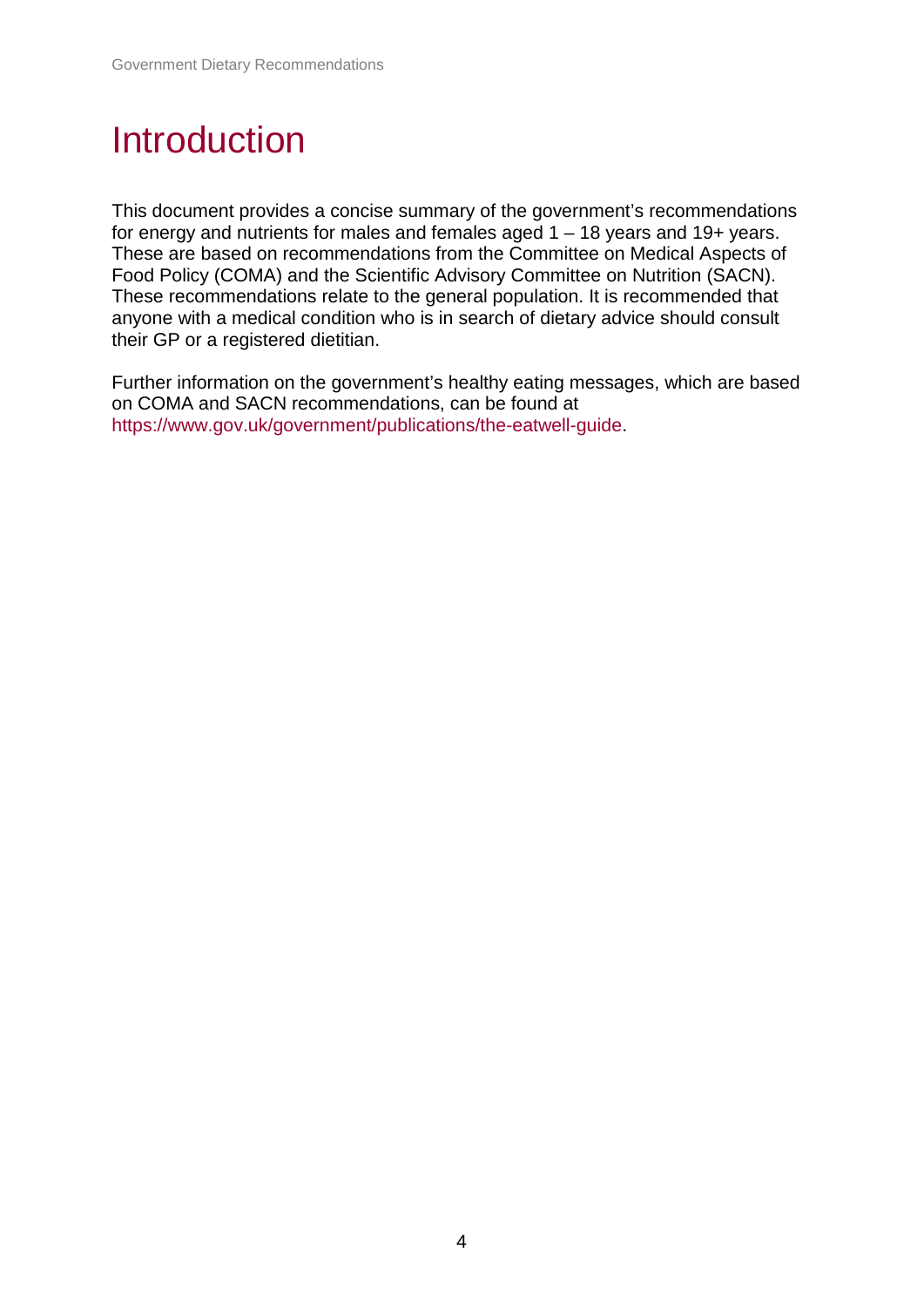### Index to tables

- Table 1 Government recommendations for energy, macronutrients, salt and dietary fibre for males and females aged  $1 - 18$  years
- Table 2 Government recommendations for energy, macronutrients, salt and dietary fibre for males and females aged 19+ years
- Table 3 Government recommendations for vitamins for males and females aged 1 18 years
- Table 4 Government recommendations for vitamins for males and females aged 19+ years
- Table 5 Government recommendations for minerals for males and females aged 1 18 years
- Table 6 Government recommendations for minerals for males and females aged 19+ years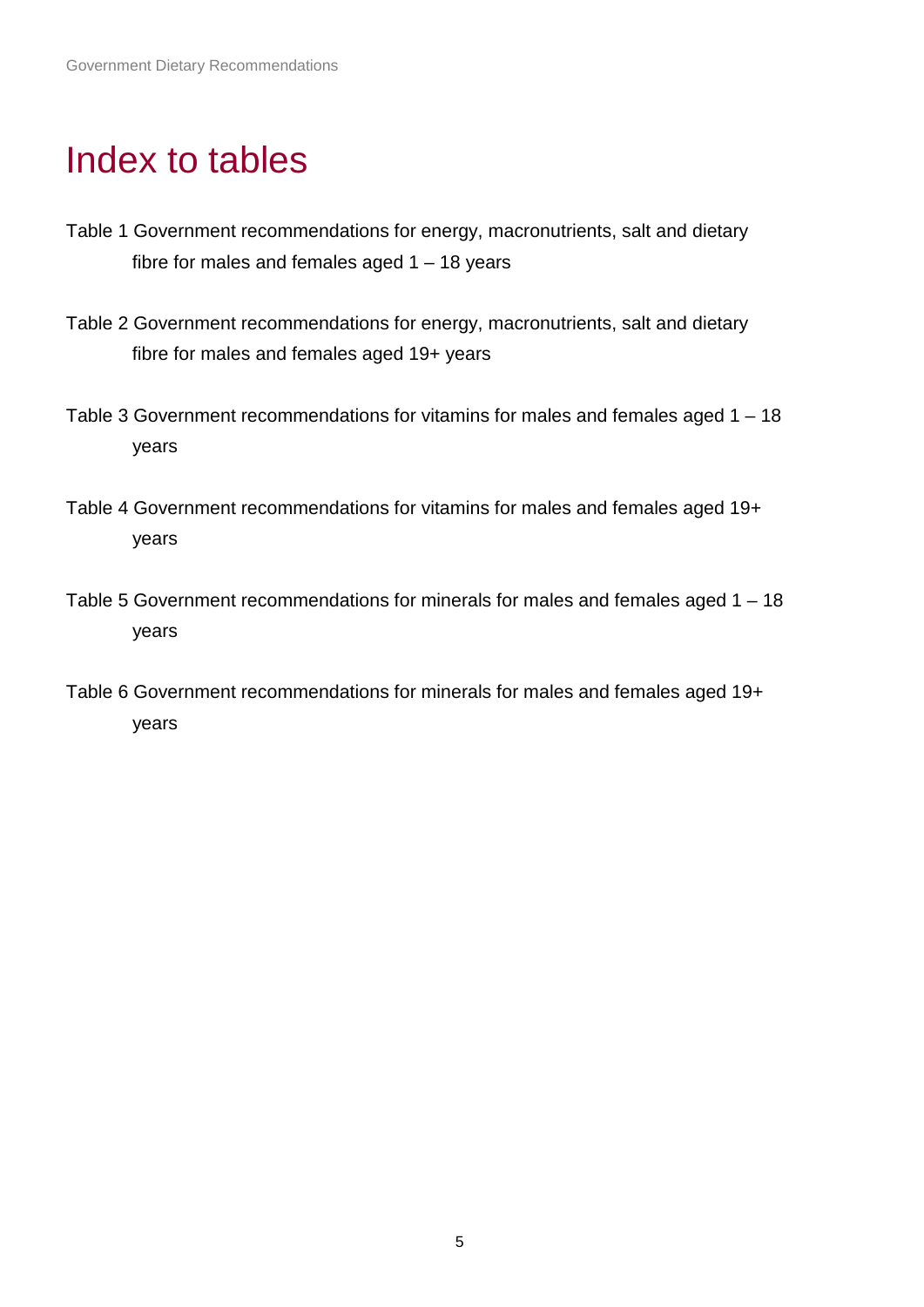#### Government Dietary Recommendations

Table 1 Government recommendations for energy, macronutrients, salt and dietary fibre for males and females aged 1-18 years<sup>1</sup>

| Age (years)                       |              |                |              | $2 - 3$                  |                      | $4 - 6$              |              | $7 - 10$       |              | $11 - 14$      |              | $15 - 18$      |
|-----------------------------------|--------------|----------------|--------------|--------------------------|----------------------|----------------------|--------------|----------------|--------------|----------------|--------------|----------------|
| Gender                            | <b>Males</b> | <b>Females</b> | <b>Males</b> | <b>Females</b>           | <b>Males</b>         | <b>Females</b>       | <b>Males</b> | <b>Females</b> | <b>Males</b> | <b>Females</b> | <b>Males</b> | <b>Females</b> |
|                                   |              |                |              |                          |                      |                      |              |                |              |                |              |                |
| Energy(MJ/day)                    | 3.2          | 3.0            | 4.55         | 4.2                      | 6.2                  | 5.8                  | 7.6          | 7.1            | 10.5         | 8.4            | 10.5         | 8.4            |
| Energy (kcal/day)                 | 765          | 717            | 1088         | 1004                     | 1482                 | 1378                 | 1817         | 1703           | 2500         | 2000           | 2500         | 2000           |
| <b>Macronutrients</b>             |              |                |              |                          |                      |                      |              |                |              |                |              |                |
| Protein (g/day)                   | 14.5         | 14.5           | 14.5         | 14.5                     | 19.7                 | 19.7                 | 28.3         | 28.3           | 42.1         | 41.2           | 55.2         | 45.0           |
| Fat (g/day) [Less than]           | —            | —              |              | $\overline{\phantom{m}}$ | 58                   | 54                   | 71           | 66             | 97           | 78             | 97           | 78             |
| Saturated fat (g/day) [Less than] |              | __             |              | —                        | 18                   | 17                   | 22           | 21             | 31           | 24             | 31           | 24             |
| Polyunsaturated fat (g/day)       |              |                |              | —                        | 11                   | 10                   | 13           | 12             | 18           | 14             | 18           | 14             |
| Monounsaturated fat (g/day)       |              | –              |              | —                        | 21                   | 20                   | 26           | 25             | 36           | 29             | 36           | 29             |
| Carbohydrate (g/day) [At least]   | —            | —              | 145          | 134                      | 198                  | 184                  | 242          | 227            | 333          | 267            | 333          | 267            |
| Free sugars (g/day) [Less than]   | —            | —              | 15           | 13                       | 20                   | 18                   | 24           | 23             | 33           | 27             | 33           | 27             |
|                                   |              |                |              |                          |                      |                      |              |                |              |                |              |                |
| Salt (g/day) [Less than]          | 2.0          | 2.0            | 2.0          | 2.0                      | 3.0                  | 3.0                  | 5.0          | 5.0            | 6.0          | 6.0            | 6.0          | 6.0            |
| Fibre (g/day)                     |              |                | 15           | 15                       | 15(4y)<br>$20(5-6y)$ | 15(4y)<br>$20(5-6y)$ | 20           | 20             | 25           | 25             | 30           | 30             |

<sup>1</sup>The figures in this table should be used in conjunction with the following information:

**Energy** figures were derived from SACN Dietary Reference Values for Energy (2011). Figures for all age groups, with the exception of one year olds were averaged accordingly. Figures for 11 - 18 year olds have been capped at 10.5 MJ (2500kcal)/day for males and 8.4MJ (2000kcal)/day for females to help address issues of overweight and obesity. The figures for energy in this table relate to the general population and individual requirements may vary.

**Protein** figures were obtained from Dietary Reference Values for Food Energy and Nutrients for the United Kingdom (1991).

**Fat** figures were calculated using the energy figures from SACN Dietary Reference Values for Energy (2011). The percentages for which to calculate grams per day of fat (35% food energy); saturated fat (11% food energy); polyunsaturated fat (6.5% food energy) and monounsaturated fat (13% food energy) were obtained from Dietary Reference Values for Food Energy and Nutrients for the United Kingdom (1991).

**Carbohydrates** figures were calculated using the energy figures from SACN Dietary Reference Values for Energy (2011). The percentage for which to calculate grams of carbohydrate per day (50% total dietary energy) was obtained from SACN Carbohydrate and Health (2015).

**Free sugars** are any sugars added to food or drinks, or found naturally in honey, syrups and unsweetened fruit juices. The figures for free sugars were calculated using the energy figures from SACN Dietary Reference Values for Energy (2011). The percentage for which to calculate grams of free sugars per day (5% food energy) was recommended in SACN Carbohydrate and Health (2015). No recommendation was made for free sugars for those under 2 years of age.

Salt figures were obtained from SACN Salt and Health report (2003). These target salt intakes do not represent ideal or optimum consumption levels, but achievable population goals**.** 

**Dietary fibre** figures were obtained from SACN Carbohydrate and Health (2015). These figures are based on evidence in which the consumption of a variety of foods rich in dietary fibre as a naturally integrated component is associated with beneficial health outcomes [SACN Carbohydrate and Health (2015)]. No recommendations were made for children aged under 2 years, however it is recommended that from about six months of age, gradual diversification of the diet to provide increasing amounts of whole grains, pulses, fruits and vegetables should be encouraged.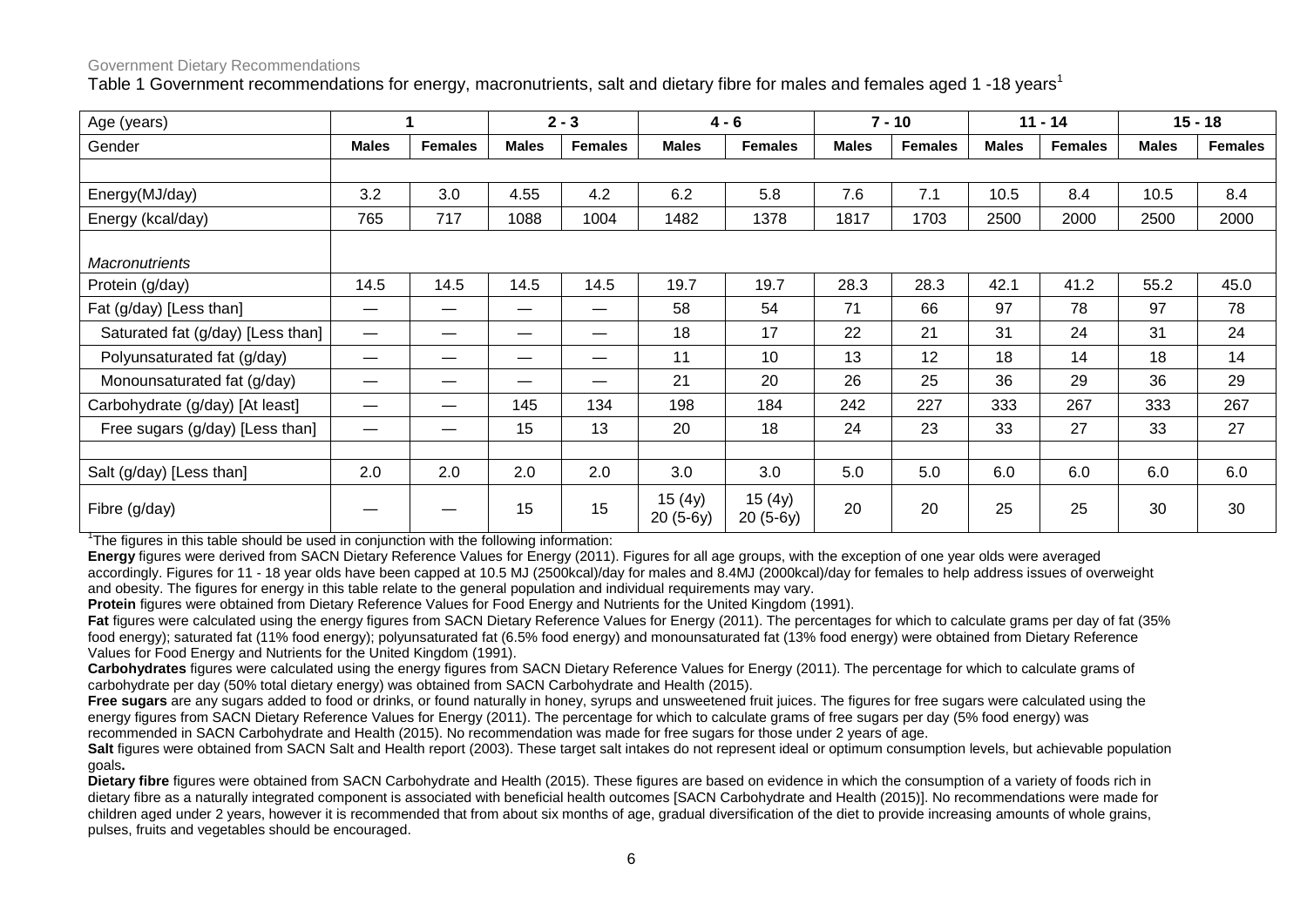| Age (years)                       |              | $19 - 64$      |              | $65 - 74$      | $75+$        |                |  |
|-----------------------------------|--------------|----------------|--------------|----------------|--------------|----------------|--|
| <b>Gender</b>                     | <b>Males</b> | <b>Females</b> | <b>Males</b> | <b>Females</b> | <b>Males</b> | <b>Females</b> |  |
|                                   |              |                |              |                |              |                |  |
| Energy(MJ/day)                    | 10.5         | 8.4            | 9.8          | 8.0            | 9.6          | 7.7            |  |
| Energy (kcal/day)                 | 2500         | 2000           | 2342         | 1912           | 2294         | 1840           |  |
|                                   |              |                |              |                |              |                |  |
| <b>Macronutrients</b>             |              |                |              |                |              |                |  |
| Protein (g/day)                   | 55.5         | 45.0           | 53.3         | 46.5           | 53.3         | 46.5           |  |
| Fat (g/day) [Less than]           | 97           | 78             | 91           | 74             | 89           | 72             |  |
| Saturated fat (g/day) [Less than] | 31           | 24             | 29           | 23             | 28           | 23             |  |
| Polyunsaturated fat (g/day)       | 18           | 14             | 17           | 14             | 17           | 13             |  |
| Monounsaturated fat (g/day)       | 36           | 29             | 34           | 28             | 33           | 27             |  |
| Carbohydrate (g/day) [At least]   | 333          | 267            | 312          | 255            | 306          | 245            |  |
| Free sugars (g/day) [Less than]   | 33           | 27             | 31           | 26             | 31           | 25             |  |
|                                   |              |                |              |                |              |                |  |
| Salt (g/day) [Less than]          | 6.0          | 6.0            | 6.0          | 6.0            | 6.0          | 6.0            |  |
| Dietary fibre (g/day)             | 30           | 30             | 30           | 30             | 30           | 30             |  |

Table 2 Government recommendations for energy, macronutrients, salt and dietary fibre for males and females aged 19+ years<sup>2</sup>

 $2$ The figures in this table should be used in conjunction with the following information:

**Energy** figures were derived from SACN Dietary Reference Values for Energy (2011). Figures for all age groups were averaged accordingly. Figures for 19 - 64 year olds have been capped at 10.5 MJ (2500kcal)/day for males and 8.4MJ (2000kcal)/day for females to help address issues of overweight and obesity. The figures for energy in this table relate to the general population and individual requirements may vary.

**Protein** figures were obtained from Dietary Reference Values for Food Energy and Nutrients for the United Kingdom (1991).

Fat figures were calculated using the energy figures from SACN Dietary Reference Values for Energy (2011). The percentages for which to calculate grams per day of fat (35%) food energy); saturated fat (11% food energy); polyunsaturated fat (6.5% food energy) and monounsaturated fat (13% food energy) were obtained from Dietary Reference Values for Food Energy and Nutrients for the United Kingdom (1991).

**Carbohydrate** figures were calculated using the energy figures from SACN Dietary Reference Values for Energy (2011). The percentage for which to calculate grams of carbohydrate per day (50% total dietary energy) was obtained from SACN Carbohydrate and Health (2015).

**Free sugars** are any sugars added to food or drinks, or found naturally in honey, syrups and unsweetened fruit juices. The figures for free sugars were calculated using the energy figures from SACN Dietary Reference Values for Energy (2011). The percentage for which to calculate grams of free sugars per day (5% food energy) was recommended in SACN Carbohydrate and Health (2015). No recommendation was made for free sugars for those under 2 years of age.

Salt figures were obtained from SACN Salt and Health (2003). These target salt intakes do not represent ideal or optimum consumption levels, but achievable population goals. **Dietary fibre** figures were obtained from SACN Carbohydrate and Health report (2015). These figures are based on evidence in which the consumption of a variety of foods rich in dietary fibre as a naturally integrated component is associated with beneficial health outcomes [SACN Carbohydrate and Health (2015)]. No recommendations were made for children aged under 2 years, however it is recommended that from about six months of age, gradual diversification of the diet to provide increasing amounts of whole grains, pulses, fruits and vegetables should be encouraged.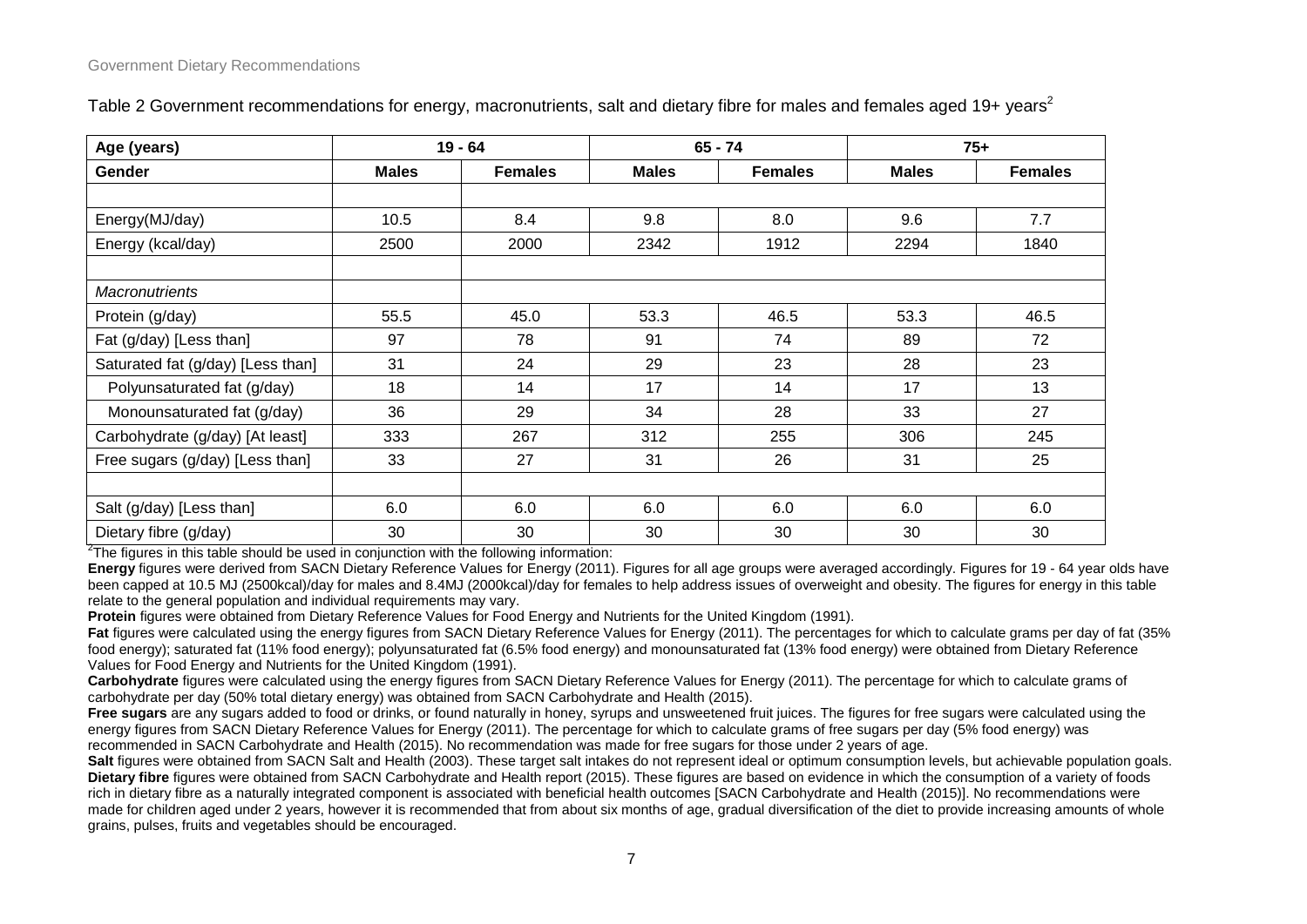| Age (years)                   |              |                | $2 - 3$      |                | $4 - 6$      |                | $7 - 10$     |                | $11 - 14$    |                | $15 - 18$    |                |
|-------------------------------|--------------|----------------|--------------|----------------|--------------|----------------|--------------|----------------|--------------|----------------|--------------|----------------|
| Gender                        | <b>Males</b> | <b>Females</b> | <b>Males</b> | <b>Females</b> | <b>Males</b> | <b>Females</b> | <b>Males</b> | <b>Females</b> | <b>Males</b> | <b>Females</b> | <b>Males</b> | <b>Females</b> |
| Vitamin A (µg/day)*           | 400          | 400            | 400          | 400            | 400          | 400            | 500          | 500            | 600          | 600            | 700          | 600            |
| Thiamin (mg/day)              | 0.3          | 0.3            | 0.4          | 0.4            | 0.6          | 0.6            | 0.7          | 0.7            | 1.0          | 0.8            | 1.0          | 0.8            |
| Riboflavin (mg/day)           | 0.6          | 0.6            | 0.6          | 0.6            | 0.8          | 0.8            | 1.0          | 1.0            | 1.2          | 1.1            | 1.3          | 1.1            |
| Niacin equivalent<br>(mg/day) | 5.0          | 4.7            | 7.2          | 6.6            | 9.8          | 9.1            | 12.0         | 11.2           | 16.5         | 13.2           | 16.5         | 13.2           |
| Vitamin $B_6$ (mg/day)        | 0.7          | 0.7            | 0.7          | 0.7            | 0.9          | 0.9            | 1.0          | 1.0            | 1.2          | 1.0            | 1.5          | 1.2            |
| Vitamin $B_{12}$ (µg/day)     | 0.5          | $0.5\,$        | 0.5          | 0.5            | 0.8          | 0.8            | 1.0          | 1.0            | 1.2          | 1.2            | 1.5          | 1.5            |
| Folate (µg/day)**             | 70           | 70             | 70           | 70             | 100          | 100            | 150          | 150            | 200          | 200            | 200          | 200            |
| Vitamin C (mg/day)*           | 30           | 30             | 30           | 30             | 30           | 30             | 30           | 30             | 35           | 35             | 40           | 40             |
| Vitamin D (µg/day)***         | 10           | 10             | 10           | 10             | 10           | 10             | 10           | 10             | 10           | 10             | 10           | 10             |

#### Table 3 Government recommendations for vitamins for males and females aged  $1 - 18$  years<sup>3</sup>

<sup>3</sup>The figures in this table should be used in conjunction with the following information:

**Vitamin** figures were obtained from Dietary Reference Values for Food Energy and Nutrients for the United Kingdom (1991) and from SACN Vitamin D and Health (2016). Dietary Reference Values for certain nutrients are not available for children below the age of 5 years.

*Niacin equivalent and thiamin* figures were cacluated using the energy figures derived from SACN Dietary Reference Values for Energy (2011). Niacin equivalent = niacin + (tryptophan divided by 60)

\*Vitamins A and C: The government recommends that children aged from six months up to five years of age are given a vitamin supplement of vitamins A and C, often provided in a combined supplement with vitamin D. This is a precautionary measure, to ensure that their requirements for these nutrients are met, at a time when it is difficult to be certain that the diet provides a reliable source. Babies fed infant formula should not be given a vitamin supplement until they are receiving less than 500ml (about a pint) of infant formula a day, because infant formula is fortified with certain nutrients, including vitamins A and C.

\*\*Folate: it is recommended that women of child bearing age take a 400µg folic acid supplement daily until the 12th week of pregnancy. This is to help prevent birth defects of the central nervous system, such as spina bifida, in your baby. If there is a family history of conditions like spina bifida (known as neural tube defects), a higher dose of 5mg of folic acid each day may be needed until the 12th week of pregnancy. This is available on prescription from your GP. Women with diabetes and those taking anti-epileptic medicines should speak to their GP for advice, as they may also need to take a higher dose of folic acid.

\*\*\*Vitamin D: The Department of Health recommends that breastfed babies from birth to one year of age should be given a daily supplement containing 8.5 to 10µg of vitamin D, to make sure they get enough. Babies fed infant formula should not be given a vitamin D supplement until they are receiving less than 500ml (about a pint) of infant formula a day, because infant formula is fortified with vitamin D. Children aged 1 to 4 years old should be given a daily supplement containing 10µg of vitamin D.

As vitamin D is found only in a small number of foods, it might be difficult to get enough from foods that naturally contain vitamin D and/or fortified foods alone. So everyone, including pregnant and breastfeeding women, should consider taking a daily supplement containing 10µg of vitamin D. Between late March/April to the end of September, the majority of people aged five years and above will probably obtain sufficient vitamin D from sunlight when they are outdoors. So you might choose not to take a vitamin D supplement during these months.

However, some groups of people will not get enough vitamin D from sunlight because they have very little or no sunshine exposure. So the Department of Health recommends that people should take a daily supplement containing 10µg of vitamin D throughout the year if they are not often outdoors, such as those who are frail or housebound; are in an institution such as a care home; usually wear clothes that cover up most of their skin when outdoors. People from minority ethnic groups with dark skin, such as those of African, African-Caribbean or South Asian origin, might not get enough vitamin D from sunlight – so they should consider taking a daily supplement containing 10µg of vitamin D throughout the year.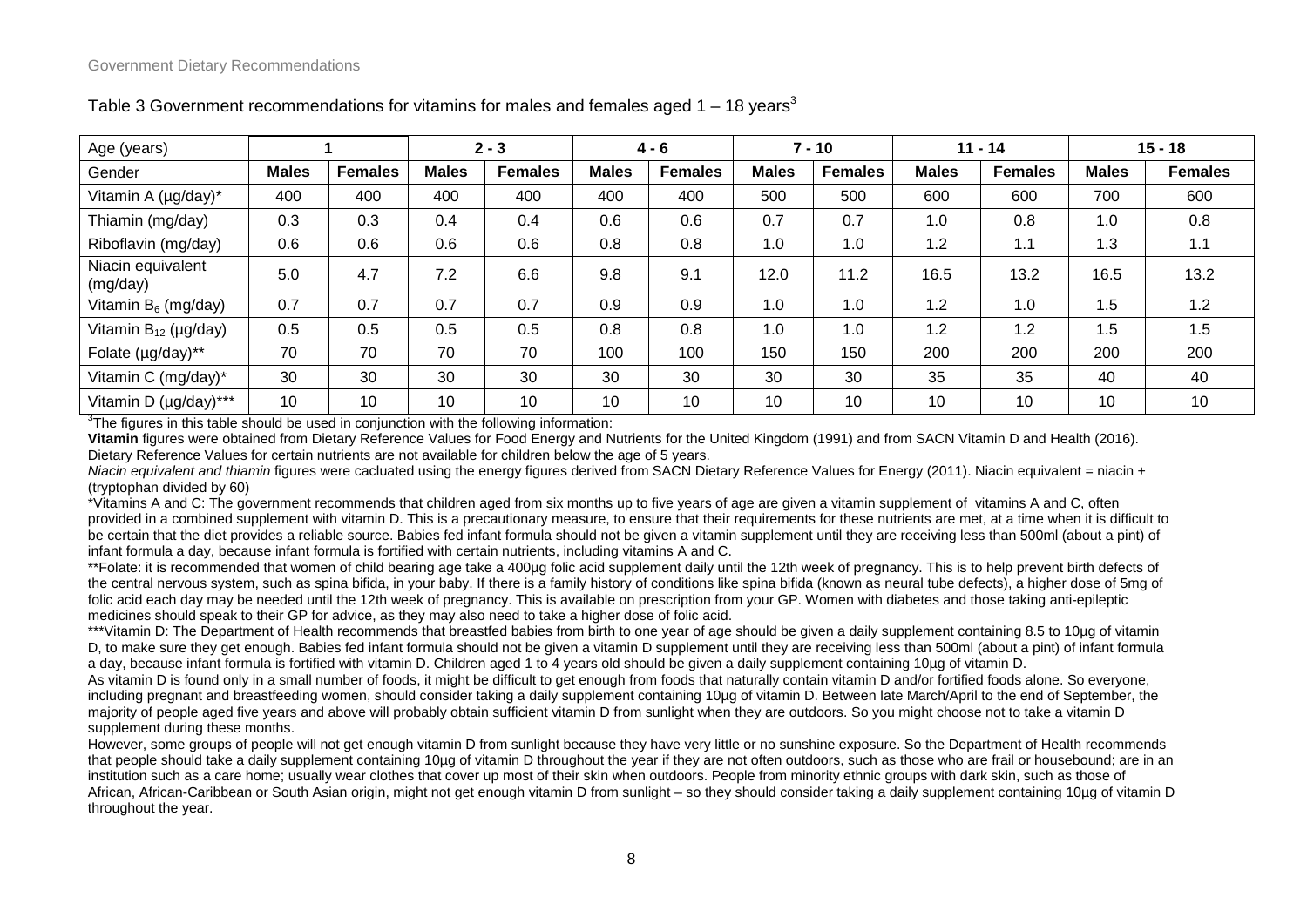| Age (years)                | $19 - 64$    |                |              | $65 - 74$      | $75+$        |                |  |
|----------------------------|--------------|----------------|--------------|----------------|--------------|----------------|--|
| Gender                     | <b>Males</b> | <b>Females</b> | <b>Males</b> | <b>Females</b> | <b>Males</b> | <b>Females</b> |  |
| Vitamin A (µg/day)         | 700          | 600            | 700          | 600            | 700          | 600            |  |
| Thiamin (mg/day)           | 1.0          | 0.8            | 0.9          | 0.8            | 0.9          | 0.7            |  |
| Riboflavin (mg/day)        | 1.3          | 1.1            | 1.3          | 1.1            | 1.3          | 1.1            |  |
| Niacin equivalent (mg/day) | 16.5         | 13.2           | 15.5         | 12.6           | 15.1         | 12.1           |  |
| Vitamin $B_6$ (mg/day)     | 1.4          | 1.2            | 1.4          | 1.2            | 1.4          | 1.2            |  |
| Vitamin $B_{12}$ (µg/day)  | 1.5          | 1.5            | 1.5          | 1.5            | 1.5          | 1.5            |  |
| Folate (µg/day)*           | 200          | 200            | 200          | 200            | 200          | 200            |  |
| Vitamin C (mg/day)         | 40           | 40             | 40           | 40             | 40           | 40             |  |
| Vitamin D (µg/day)**       | 10           | 10             | 10           | 10             | 10           | 10             |  |

#### Table 4 Government recommendations for vitamins for males and females aged 19+ years<sup>4</sup>

<sup>4</sup>The figures in this table should be used in conjunction with the following information:

**Vitamin** figures were obtained from Dietary Reference Values for Food Energy and Nutrients for the United Kingdom (1991) and SACN Vitamin D and Health (2016). *Niacin equivalent and thiamin* figures were cacluated using the energy figures derived from SACN Dietary Reference Values for Energy (2011). Niacin equivalent = niacin + (tryptophan divided by 60)

\*Folate: it is recommended that women of child bearing age take a 400µg folic acid supplement daily until the 12th week of pregnancy. This is to help prevent birth defects of the central nervous system, such as spina bifida, in your baby. If there is a family history of conditions like spina bifida (known as neural tube defects), a higher dose of 5mg of folic acid each day may be needed until the 12th week of pregnancy. This is available on prescription from your GP. Women with diabetes and those taking anti-epileptic medicines should speak to their GP for advice, as they may also need to take a higher dose of folic acid.

\*Vitamin D: As vitamin D is found only in a small number of foods, it might be difficult to get enough from foods that naturally contain vitamin D and/or fortified foods alone. So everyone, including pregnant and breastfeeding women, should consider taking a daily supplement containing 10µg of vitamin D. Between late March/April to the end of September, the majority of people aged five years and above will probably obtain sufficient vitamin D from sunlight when they are outdoors. So you might choose not to take a vitamin D supplement during these months.

However, some groups of people will not get enough vitamin D from sunlight because they have very little or no sunshine exposure. So the Department of Health recommends that people should take a daily supplement containing 10µg of vitamin D throughout the year if they are not often outdoors, such as those who are frail or housebound; are in an institution such as a care home; usually wear clothes that cover up most of their skin when outdoors. People from minority ethnic groups with dark skin, such as those of African, African-Caribbean or South Asian origin, might not get enough vitamin D from sunlight – so they should consider taking a daily supplement containing 10µg of vitamin D throughout the year.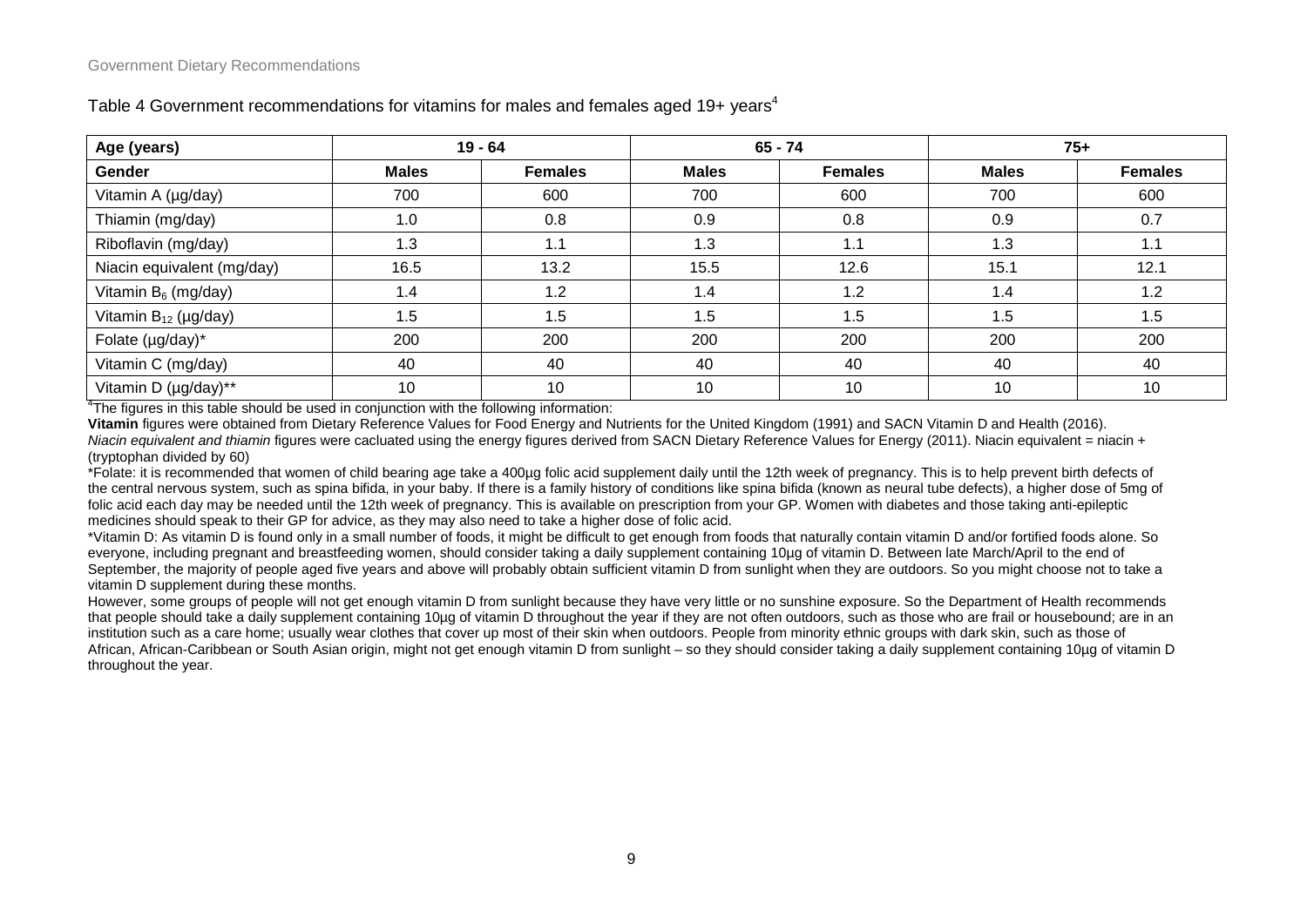| Age (years)               |              |                |              | $2 - 3$        |              | $4 - 6$        |              | $7 - 10$       |              | $11 - 14$      |              | $15 - 18$      |
|---------------------------|--------------|----------------|--------------|----------------|--------------|----------------|--------------|----------------|--------------|----------------|--------------|----------------|
| Gender                    | <b>Males</b> | <b>Females</b> | <b>Males</b> | <b>Females</b> | <b>Males</b> | <b>Females</b> | <b>Males</b> | <b>Females</b> | <b>Males</b> | <b>Females</b> | <b>Males</b> | <b>Females</b> |
| Iron $(mg/day)^{\dagger}$ | 6.9          | 6.9            | 6.9          | 6.9            | 6.1          | 6.1            | 8.7          | 8.7            | 11.3         | 14.8           | 11.3         | 14.8           |
| Calcium (mg/day)          | 350          | 350            | 350          | 350            | 450          | 450            | 550          | 550            | 1000         | 800            | 1000         | 800            |
| Magnesium (mg/day)        | 85           | 85             | 85           | 85             | 120          | 120            | 200          | 200            | 280          | 280            | 300          | 300            |
| Potassium (mg/day)        | 800          | 800            | 800          | 800            | 1100         | 1100           | 2000         | 2000           | 3100         | 3100           | 3500         | 3500           |
| Zinc (mg/day)             | 5.0          | 5.0            | 5.0          | 5.0            | 6.5          | 6.5            | 7.0          | 7.0            | 9.0          | 9.0            | 9.5          | 7.0            |
| Copper (mg/day)           | 0.4          | 0.4            | 0.4          | 0.4            | 0.6          | 0.6            | 0.7          | 0.7            | 0.8          | 0.8            | 1.0          | 1.0            |
| lodine (µg/day)           | 70           | 70             | 70           | 70             | 100          | 100            | 110          | 110            | 130          | 130            | 140          | 140            |
| Selenium (µg/day)         | 15           | 15             | 15           | 15             | 20           | 20             | 30           | 30             | 45           | 45             | 70           | 60             |
| Phosphorus (mg/day)       | 270          | 270            | 270          | 270            | 350          | 350            | 450          | 450            | 775          | 625            | 775          | 625            |
| Chloride (mg/day)         | 800          | 800            | 800          | 800            | 1100         | 1100           | 1800         | 1800           | 2500         | 2500           | 2500         | 2500           |
| Sodium (g/day)‡           | 0.8          | 0.8            | 0.8          | 0.8            | 1.2          | 1.2            | 2.0          | 2.0            | 2.4          | 2.4            | 2.4          | 2.4            |

Table 5 Government recommendations for minerals for males and females aged  $1 - 18$  years<sup>5</sup>

<sup>5</sup>The figures in this table should be used in conjunction with the following information:

**Mineral** figures were obtained from Dietary Reference Values for Food Energy and Nutrients for the United Kingdom (1991). Dietary Reference Values for certain nutrients are not available for children below the age of 5 years. †

 $<sup>†</sup>$ Iron: The figures for women aged 11 – 14 and 15 – 18 years may be insufficient for women with high menstrual losses where the most practical way of meeting iron</sup> requirements is to take iron supplements.

‡Sodium: These figures were obtained from Dietary Reference Values for Food Energy and Nutrients for the United Kingdom (1991). Maximum salt recommendations for achieveable population goals are presented in Table 1.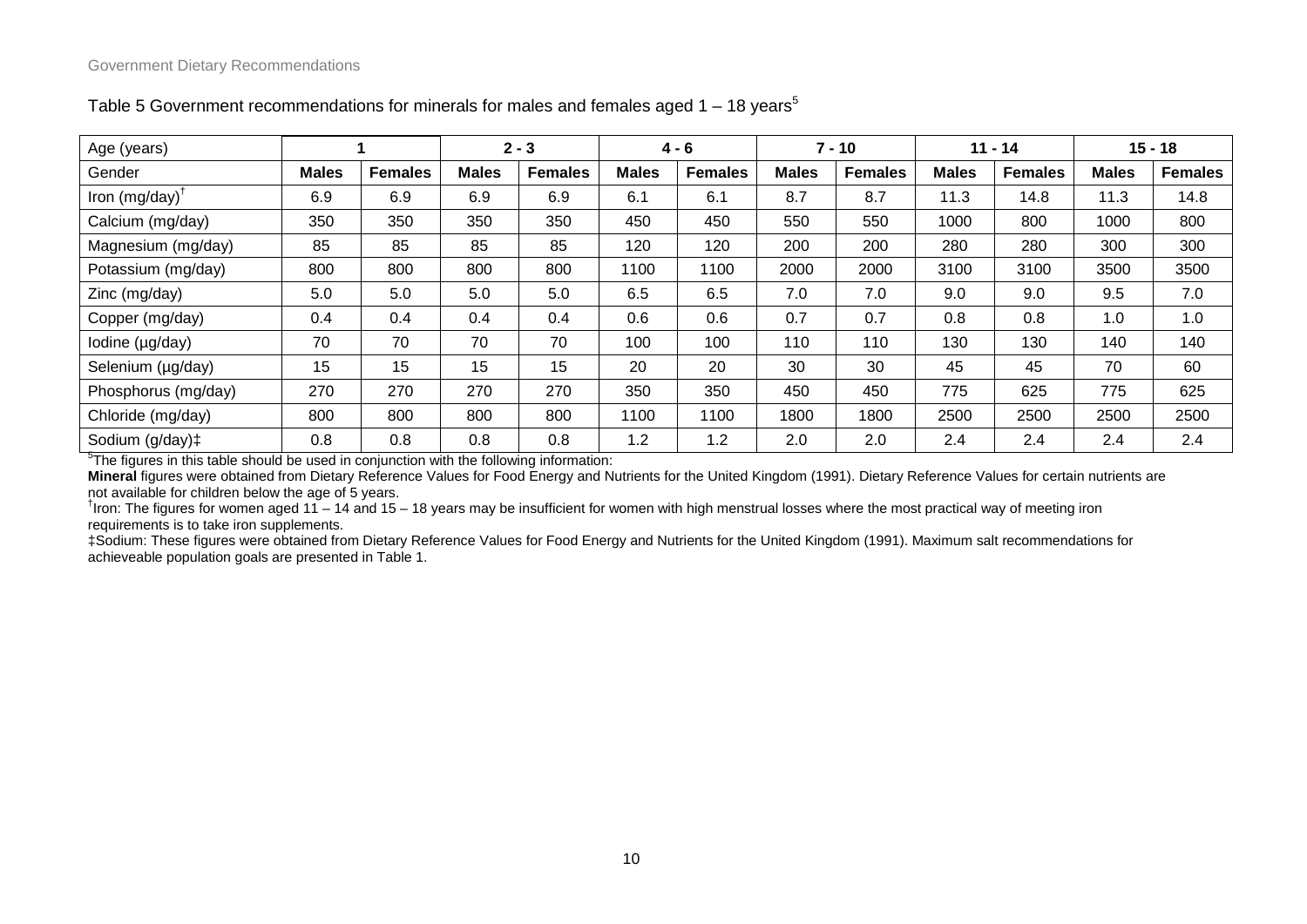| Age (years)                | $19 - 64$    |                              |              | $65 - 74$      | $75+$        |                |  |
|----------------------------|--------------|------------------------------|--------------|----------------|--------------|----------------|--|
| Gender                     | <b>Males</b> | <b>Females</b>               | <b>Males</b> | <b>Females</b> | <b>Males</b> | <b>Females</b> |  |
| Iron $(mg/d)$ <sup>†</sup> | 8.7          | 14.8(19-50y)<br>8.7 (50-64y) | 8.7          | 8.7            | 8.7          | 8.7            |  |
| Calcium (mg/day)           | 700          | 700                          | 700          | 700            | 700          | 700            |  |
| Magnesium (mg/day)         | 300          | 270                          | 300          | 270            | 300          | 270            |  |
| Potassium (mg/day)         | 3500         | 3500                         | 3500         | 3500           | 3500         | 3500           |  |
| Zinc (mg/day)              | 9.5          | 7.0                          | 9.5          | 7.0            | 9.5          | 7.0            |  |
| Copper (mg/day)            | 1.2          | 1.2                          | 1.2          | 1.2            | 1.2          | 1.2            |  |
| lodine (µg/day)            | 140          | 140                          | 140          | 140            | 140          | 140            |  |
| Selenium (µg/day)          | 75           | 60                           | 75           | 60             | 75           | 60             |  |
| Phosphorus (mg/day)        | 550          | 550                          | 550          | 550            | 550          | 550            |  |
| Chloride (mg/day)          | 2500         | 2500                         | 2500         | 2500           | 2500         | 2500           |  |
| Sodium (g/day)‡            | 2.4          | 2.4                          | 2.4          | 2.4            | 2.4          | 2.4            |  |

#### Table 6 Government recommendations for minerals for males and females aged 19+ years<sup>6</sup>

<sup>6</sup>The figures in this table should be used in conjunction with the following information:

**Mineral** figures were obtained from Dietary Reference Values for Food Energy and Nutrients for the United Kingdom (1991). †

 $<sup>†</sup>$  Iron: The figure for women aged 19 – 50 years may be insufficient for women with high menstrual losses where the most practical way of meeting iron requirements is to take</sup> iron supplements.

‡Sodium: These figures were obtained from Dietary Reference Values for Food Energy and Nutrients for the United Kingdom (1991). Maximum salt recommendations for achieveable population goals are presented in Table 2.